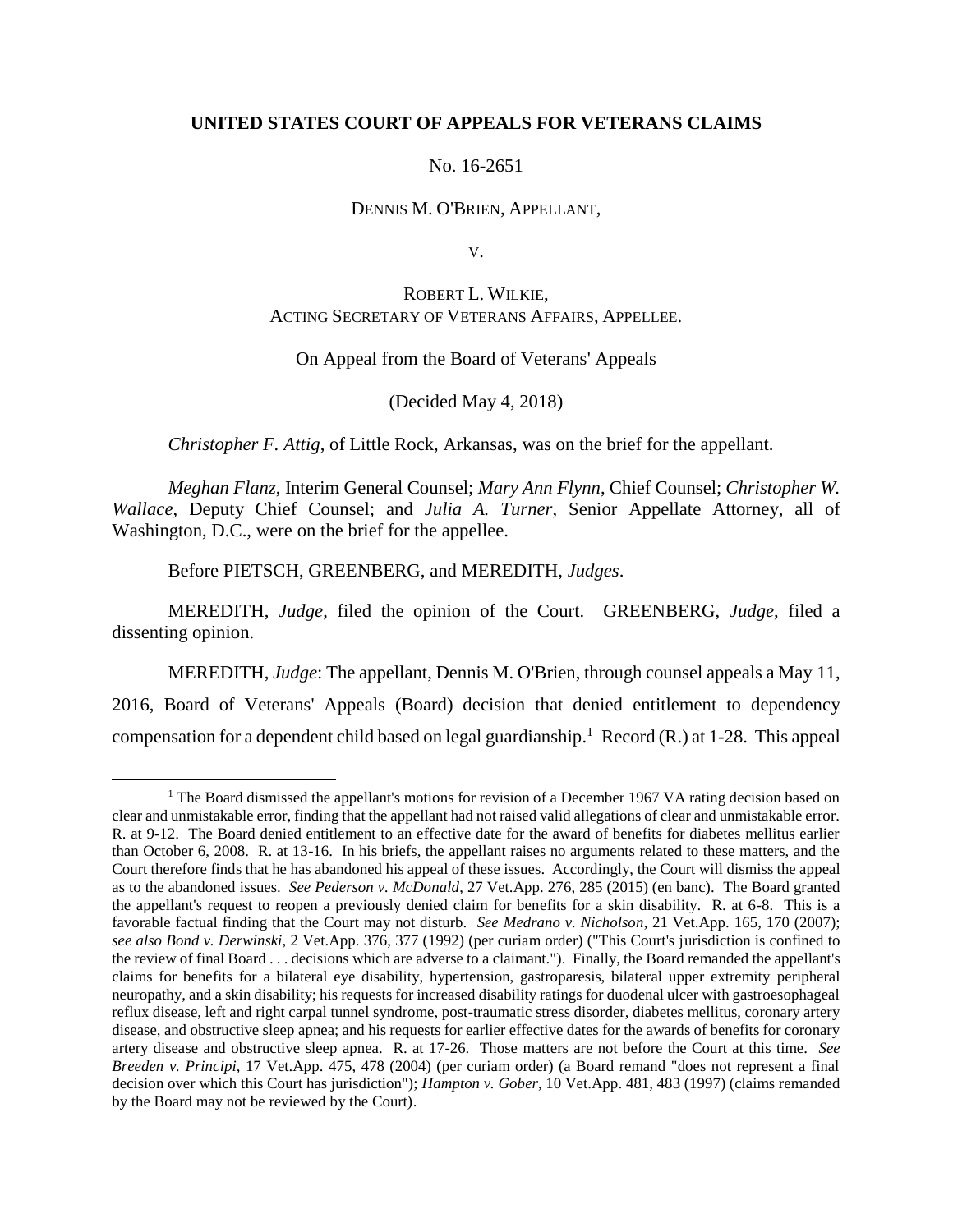is timely, and the Court has jurisdiction to review the Board's decision pursuant to 38 U.S.C. §§ 7252(a) and 7266(a).

On March 22, 2018, the matter was referred to a panel of the Court to determine the meaning of "dependents" in section 1115, title 38, U.S. Code; specifically, whether that term includes children only as defined in 38 U.S.C. § 101(4)(A), or whether it encompasses any child who lives with and is actually dependent on the veteran. For the following reasons, the Court will affirm the Board's decision.

#### **I. BACKGROUND**

The appellant served on active duty in the U.S. Air Force from September 1963 to June 1967. R. at 2999. He has numerous service-connected disabilities and currently has a combined schedular disability rating of 100%. R. at 3049. At all times relevant to this appeal, he has had a combined disability rating of at least 70%. *See id.*

In September 2012, the Circuit Court for the Sixteenth Judicial Circuit, Kane County, Illinois, appointed the appellant and his wife legal guardians of their then-minor grandson, whom this Court will refer to as "D.B." R. at 2059. The appointment authorized the appellant and his wife to have custody of D.B. and to "do all acts required of the guardian by law." *Id.*

In November 2012, the appellant submitted VA Form 21-686c, Declaration of Status of Dependents, listing D.B. as his stepchild in the section headed "unmarried children." R. at 2064-65. In the declaration, the appellant stated that he and his wife had been caring for their grandson "since he was in diapers." R. at 2065. The appellant also sought dependency benefits for his wife, who suffered from several disabilities.<sup>2</sup> Id.

In December 2013, a VA regional office (RO) granted entitlement to aid and attendance benefits for the appellant's wife. R. at 3171-72. In the January 2014 cover letter that accompanied the decision, the RO explained that VA "could[ not] pay for [D.B.] because he is your grandchild and not legally adopted," while "VA only recognizes biological children, stepchildren[,] or adopted children." R. at 1293, 3157. In a January 2015 Notice of Disagreement, the appellant asserted that the RO "erred in failing to consider" D.B. as his dependent. R. at 945.

 $\overline{a}$ 

<sup>2</sup> The appellant's wife passed away in November 2016. *See* Appellant's Brief (Br.) at 15.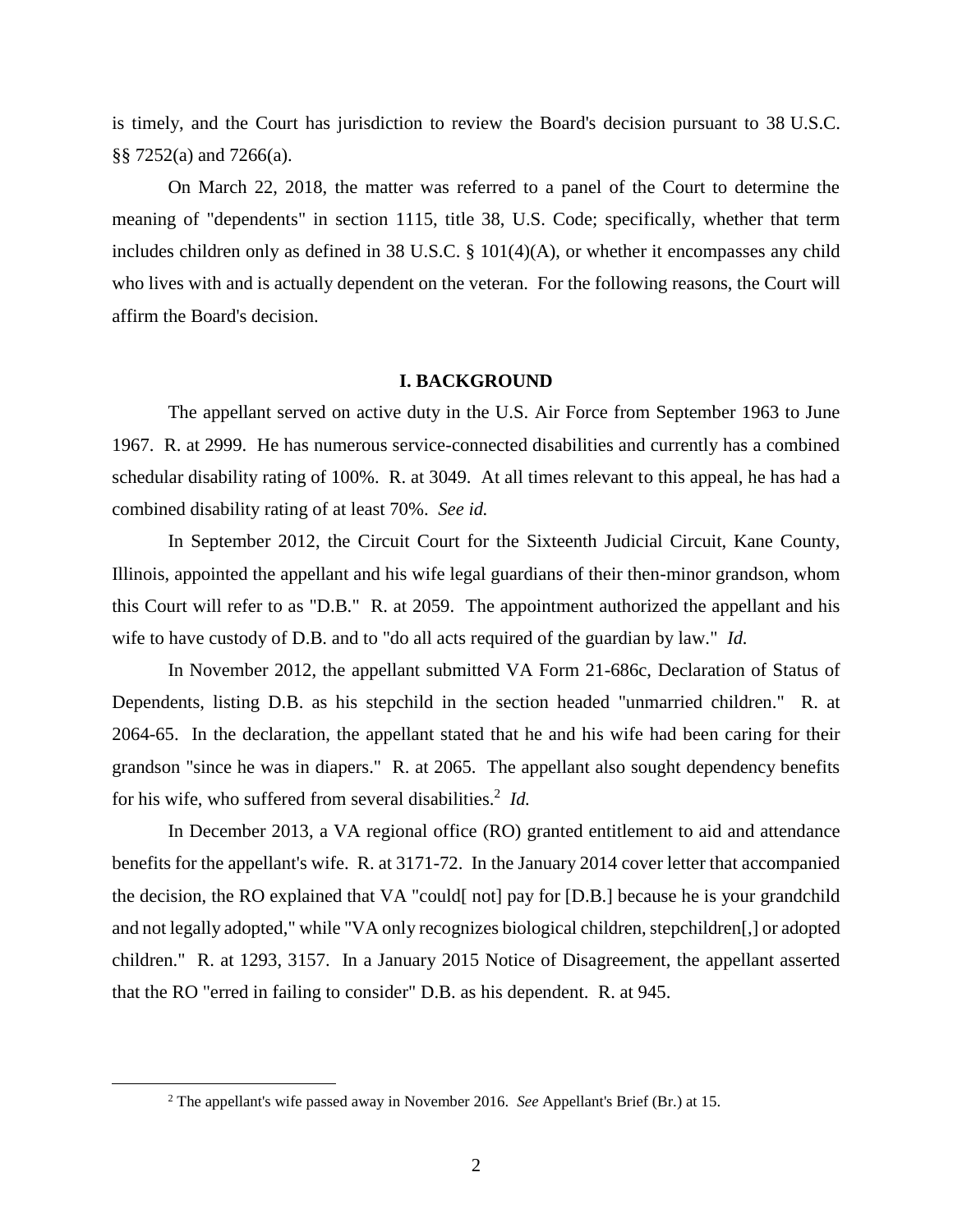In a July 2015 Statement of the Case, the RO continued to deny entitlement to a dependency allowance for D.B. on the grounds that the appellant had not legally adopted the child. R. at 567-98. In September 2015, the appellant filed a Substantive Appeal to the Board. R. at 428-76.

In May 2016, the Board issued the decision on appeal, finding that, as a matter of law, the appellant is not entitled to a dependency allowance because D.B. is not a "dependent child for VA purposes." R. at 13.

#### **II. ANALYSIS**

#### A. Pending Motions

On October 2, 2017, the appellant filed a motion for oral argument. On October 12, 2017, the Secretary filed his opposition to the appellant's motion.

Generally, oral argument will be held when the Court determines that it will "materially assist" the Court in resolving the issue before it. *Beaty v. Brown*, 6 Vet.App. 532, 539 (1994); *see Winslow v. Brown*, 8 Vet.App. 469, 471 (1996); *Mason v. Brown*, 8 Vet.App. 44, 59 (1995). Although the Court is sympathetic to our dissenting colleague's argument that the appellant has asked to be heard, *ante* at 10, it is contrary to precedent to hold oral argument where one will not materially assist the Court. *See Beaty*, 6 Vet.App. at 539. Here, the Court concludes that oral argument will not materially assist the Court in resolving the issue before it because the Court's decision is based on the plain language of section 1115. *Id.* The Court will therefore deny the appellant's motion for oral argument.

On October 20, 2017, the appellant filed a motion for panel review. The Court sua sponte referred this matter to a panel on March 22, 2018. Accordingly, the Court will dismiss the appellant's motion for panel review as moot.

# B. Law and Arguments

This case presents a matter of first impression for the Court, necessitating panel consideration. *See Frankel v. Derwinski*, 1 Vet.App. 23, 25-26 (1990). Under 38 U.S.C. § 1115, VA "shall" pay to certain qualified veterans "additional compensation for dependents." The appellant contends that VA has not defined "dependents" and therefore the Court should rely on the plain meaning of the word. Appellant's Br. at 5. He argues that such plain meaning includes his grandson D.B., who has been "actual [ly] dependent" on the appellant and his wife since he was an infant and who became their legal charge in September 2012. *Id.* The Secretary counters that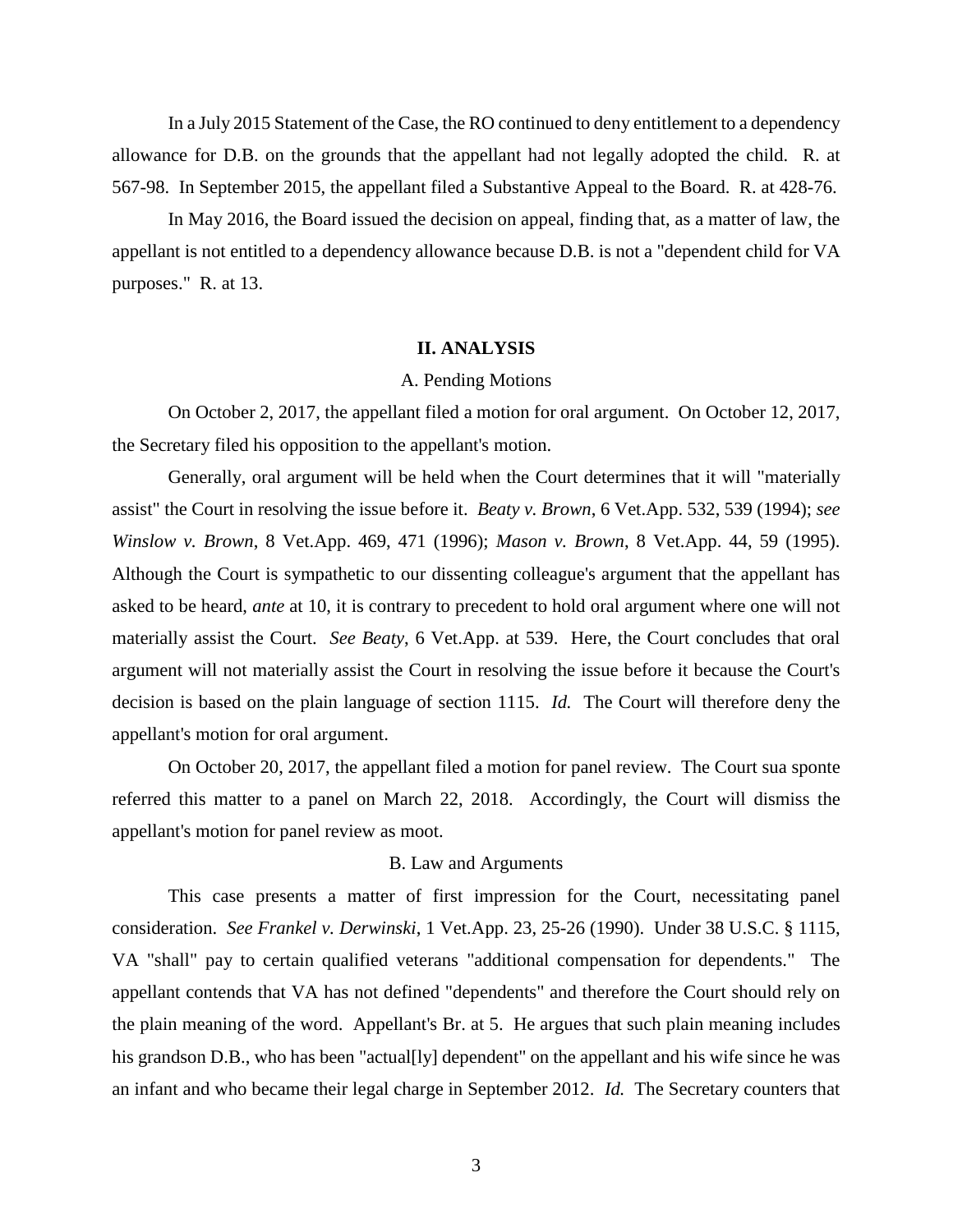the appellant fails to account for the fact that section 1115 specifies that "dependents" refers to a veteran's spouse, children, or parents, and that "child" is defined for VA purposes as

a person who is unmarried and—

(i) who is under the age of eighteen years;

(ii) who, before attaining the age of eighteen years, became permanently incapable of self-support; or

(iii) who, after attaining the age of eighteen years and until completion of education or training (but not after attaining the age of twenty-three years), is pursuing a course of instruction at an approved educational institution;

and who is a legitimate child, a legally adopted child, a stepchild who is a member of a veteran's household or was a member at the time of the veteran's death.

38 U.S.C. § 101(4)(A);3, 4 *see* Secretary's Br. at 7-9.

 $\overline{a}$ 

### C. Statutory Interpretation

"When a statute is at issue, we begin with the statutory language." *McGee v. Peake*, 511 F.3d 1352, 1356 (Fed. Cir. 2008); *see Williams v. Taylor*, 529 U.S. 420, 431 (2000). "The statute's plain meaning is derived from its text and its structure." *McGee*, 511 F.3d at 1356; *see Gardner v. Derwinski*, 1 Vet.App. 584, 586 (1991) ("Determining a statute's plain meaning requires examining the specific language at issue and the overall structure of the statute."), *aff'd sub nom. Gardner v. Brown*, 5 F.3d 1456 (Fed. Cir. 1993), *aff'd*, 513 U.S. 115 (1994). The "plain meaning must be given effect unless a 'literal application of [the] statute will produce a result demonstrably at odds with the intention of its drafters.'" *Gardner*, 1 Vet.App. at 586-87 (quoting *Griffin v. Oceanic Contractors, Inc*., 458 U.S. 564, 571 (1982)); *see Roper v. Nicholson*, 20 Vet.App. 173, 180 (2006).

The first question in statutory interpretation is always "whether Congress has directly spoken to the precise question at issue." *Chevron U.S.A., Inc. v. Nat. Res. Def. Council, Inc.*, 467 U.S. 837, 842 (1984). "If the intent of Congress is clear, that is the end of the matter; for the

<sup>3</sup> The statute also defines "child" as the illegitimate child of a veteran under some circumstances. *See* 38 U.S.C. § 101(4)(A).

<sup>&</sup>lt;sup>4</sup> The Court notes that D.B., who was born in 1996, is no longer a minor. In light of the disposition of this appeal, however, the Court need not decide whether that fact would preclude payment of a dependency allowance to the appellant. *Cf. Sucic v. Shulkin*, 29 Vet.App. 121, 125-26 (2017) (per curiam order); *Burris v. Principi*, 15 Vet.App. 348, 352-53 (2001).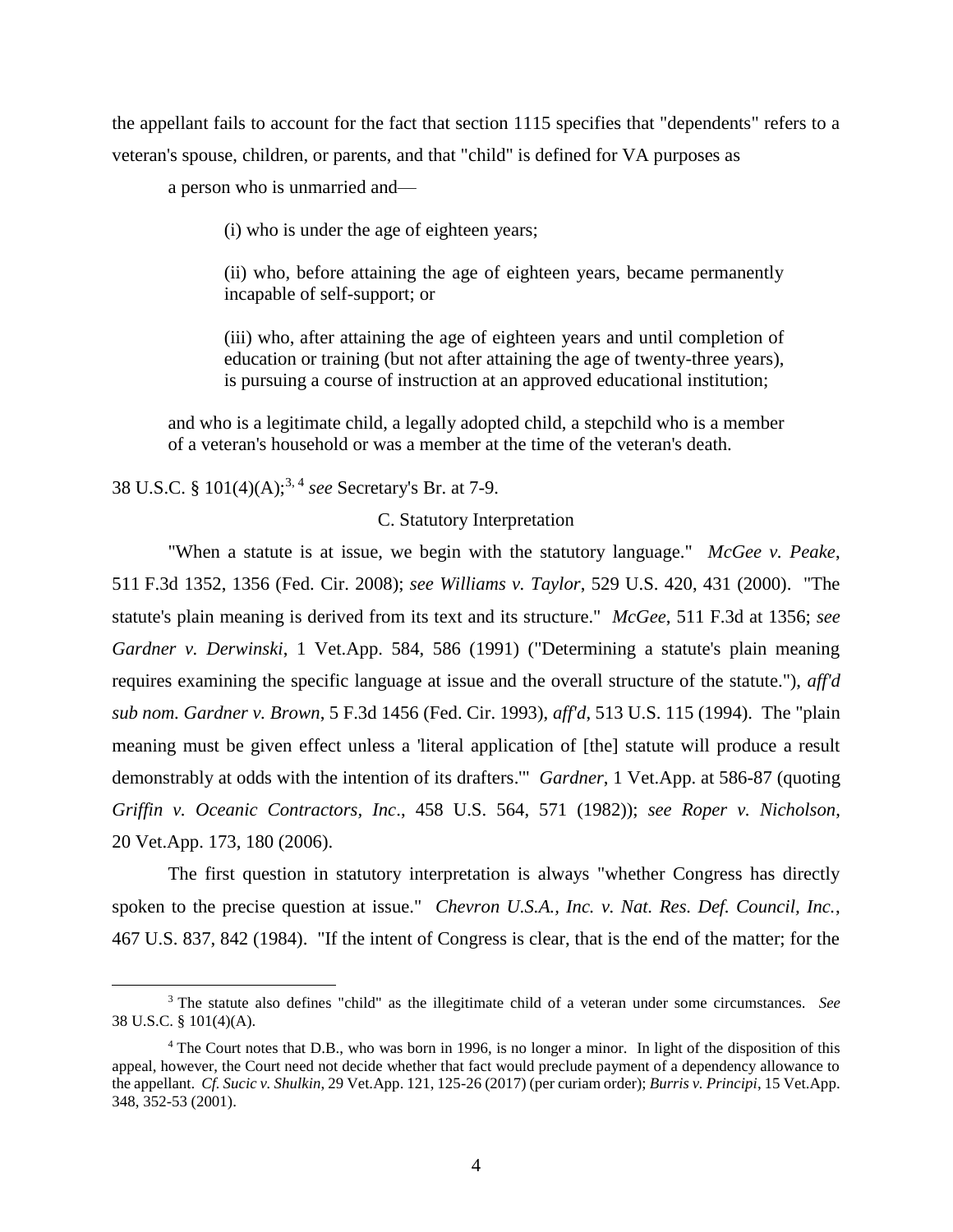court, as well as the agency, must give effect to the unambiguously expressed intent of Congress." *Id.* at 842-43. The interpretation of a statute is a question of law that the Court reviews de novo, without deference to the Board's interpretation. *See Butts v. Brown*, 5 Vet.App. 532, 539 (1993) (en banc).

In the decision on appeal, the Board explained that "[a] veteran with service-connected disability rated at not less than 30[%] shall be entitled to additional compensation for a spouse and/or child." R. at 12 (citing 38 U.S.C. § 1115; 38 C.F.R. § 3.4(b)(2)). The Board stated that "child" has been defined "for the purposes of establishing dependency status" as, pertinent to this case, "a child legally adopted before the age of 18 years." *Id.*; *see* R. at 6 (citing 38 U.S.C. § 101(4)). The Board found that, because there is no dispute that the appellant has not adopted D.B., "the Board is bound by the law and is without authority to grant benefits." R. at 12.

Here, the "precise question at issue" under *Chevron*, 467 U.S. at 842, is "What does the term 'dependents' mean in section 1115?" Although "dependents" is neither specifically defined in section 1115 or its implementing regulation,<sup>5</sup> nor included in the list of statutory definitions that govern VA, *see generally* 38 U.S.C. § 101, the structure of section 1115 nevertheless makes clear that Congress specifically and unambiguously answered that question. The full text of section 1115 is:

Any veteran entitled to compensation at the rates provided in section 1114 of this title, and whose disability is rated not less than 30[%], shall be entitled to additional compensation for *dependents* in the following monthly amounts:

(1) If and while rated totally disabled and—

 $\overline{a}$ 

(A) has a *spouse* but no child, \$150;

(B) has a *spouse* and one or more *children*, \$259 plus \$75 for each *child* in excess of one;

(C) has no spouse but one or more *children*, \$101 plus \$75 for each *child* in excess of one;

(D) has a parent dependent upon such veteran for support, then, in addition to the above amounts, \$120 for each parent so dependent;

<sup>5</sup> Section 1115's implementing regulation provides: "An additional amount of compensation may be payable for a spouse, child, and/or dependent parent where a veteran is entitled to compensation based on disability evaluated as 30[%] or more disabling." 38 C.F.R. § 3.4(b)(2) (2017).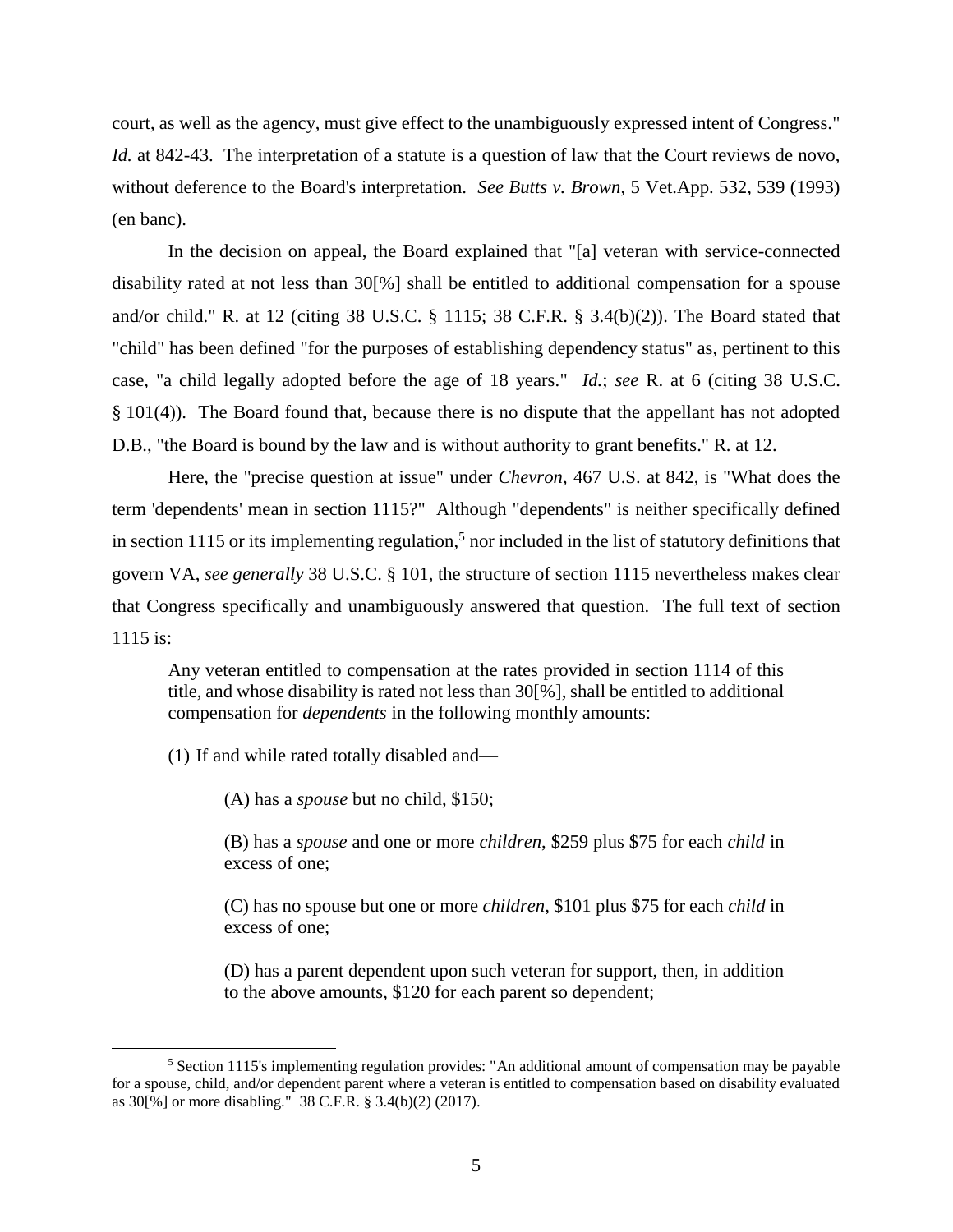(E) notwithstanding the other provisions of this paragraph, the monthly payable amount on account of a spouse who is (i) a patient in a nursing home or (ii) blind, or so nearly blind or significantly disabled as to need or require the regular aid and attendance of another person, shall be \$286 for a totally disabled veteran and proportionate amounts for partially disabled veterans in accordance with paragraph (2) of this section; and

(F) notwithstanding the other provisions of this paragraph, the monthly amount payable on account of each *child* who has attained the age of eighteen years and who is pursuing a course of instruction at an approved educational institution shall be \$240 for a totally disabled veteran and proportionate amounts for partially disabled veterans in accordance with paragraph (2) of this section.

(2) If and while rated partially disabled, but not less than 30[%], in an amount having the same ratio to the amount specified in paragraph (1) of this section as the degree of disability bears to total disability. The amounts payable under this paragraph, if not a multiple of \$1, shall be rounded down to the nearest dollar.

38 U.S.C. § 1115 (emphases added).

 $\overline{a}$ 

The introductory paragraph of section 1115 explains generally that, under certain circumstances, veterans are entitled to additional compensation to help care for dependents. *See Sharp v. Shinseki*, 23 Vet.App. 267, 272 (2009) ("The purpose of the statute is [] clear: [T]o defray the costs of supporting the veteran's . . . dependents' when a service-connected disability is of a certain level hindering the veteran's employment abilities." (quoting S. REP. NO. 95-1054, at 19 (1978)). The subsections then specify how much additional compensation is payable and *for which dependents*. The subsections plainly limit the "dependents" identified in the introductory paragraph to spouses, children, and dependent parents.<sup>6</sup> Because the statute expressly identifies who is a "dependent" for its purposes, the Court need not—and, indeed, may not—accept the appellant's invitation to "adopt the ordinary dictionary meaning" of that term.<sup>7</sup> Appellant's Br. at 5; *see Chevron*, 467 U.S. at 842-43; *see also McGee*, 511 F.3d at 1356; *Sharp*, 23 Vet.App. at 271.

<sup>6</sup> Elsewhere, Congress has defined "dependent" in the same way for VA purposes. *See, e.g.*, 38 U.S.C. §§ 3452(d) ("The term 'dependent' means—(1) a child of an eligible veteran; (2) a dependent parent of an eligible veteran; and (3) the spouse of an eligible veteran."); 5313B(b)(3) ("The term 'dependent' means a spouse, surviving spouse, child, or dependent parent of a veteran.").

<sup>7</sup> Our dissenting colleague is correct that section 1115 "expressly included dependents," *ante* at 10, but he does not rely on a definition of that term within title 38 to conclude that the appellant's grandson qualifies as his dependent. We are, however, constrained not only by the plain language of the statute, but also by the statutory context. *See Gardner*, 1 Vet.App. at 586. As discussed above, the statute's inclusion of "dependents" is limited by its subsections outlining the individuals entitled to payment under its auspices.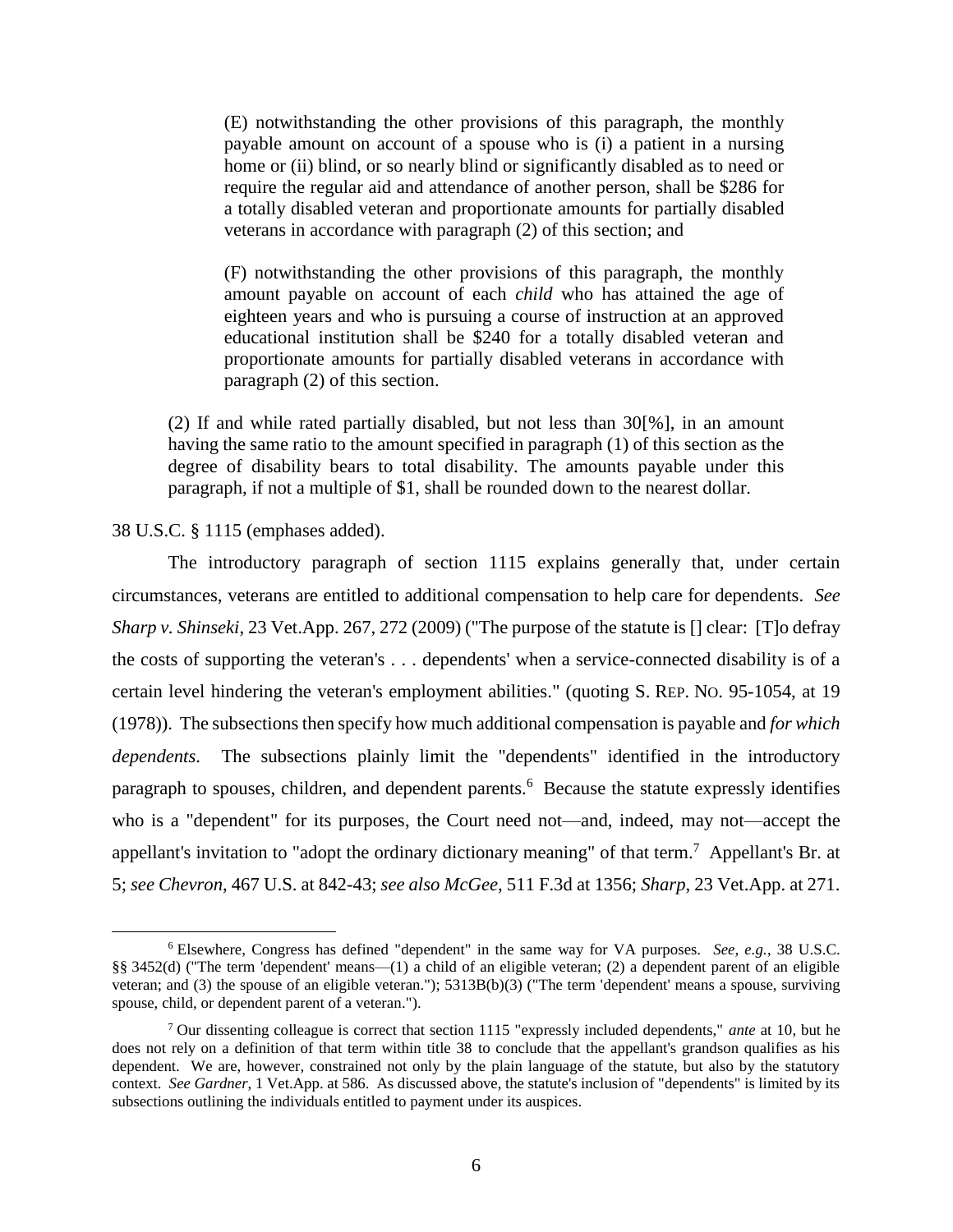"Dependents" in section 1115 includes the veteran's "child" or "children." As the Board noted and the Secretary asserts, Congress *has* defined "child" for VA purposes. *See* R. at 6, 12; Secretary's Br. at 7-8. Relevant to the issue on appeal, Congress has limited the term "child" to a minor "who is a legitimate child, a legally adopted child, [or] a stepchild who is a member of a veteran's household or was a member at the time of the veteran's death." 38 U.S.C. § 101(4)(A). Although our dissenting colleague asserts that this definition of "child" is "archaic and reflects a primitive understanding of dependency," *ante* at 11, the Court is not free to ignore the plain language of the statute even if the Court wishes the statute were otherwise. *See Chevron*, 467 U.S. at 842-43; *see also Talley v. Derwinski*, 2 Vet.App. 282, 286 (1992) ("'[O]nly the most extraordinary showing of contrary intentions from [the legislative history] would justify a limitation on the "plain meaning" of the statutory language.'" (quoting *Garcia v. United States*, 469 U.S. 70, 75 (1984)). Moreover, the fact that Congress has defined "child" differently for Social Security Administration purposes, as our dissenting colleague points out, *see ante* at 10-11; 42 U.S.C. § 416(e), only supports the Court's reading of the plain language of sections 1115 and 101(4)—Congress knows how to include children such as the appellant's grandson in the definition of "child" but has not done so for VA purposes. *See Marx v. Gen. Revenue Corp.*, 568 U.S. 371, 384 (2013) (finding that Congress's use of explicit language limiting jurisdiction in one act "caution[ed] against" inferring a similar limitation in a different act); *Astrue v. Ratliff*, 560 U.S. 586, 594-95 (2010) (finding that differences between Social Security Act and Equal Access to Justice Act provisions reveal that "Congress knows how to make fees awards payable directly to attorneys where it desires to do so"); *Dep't of Housing and Urban Dev. v. Rucker*, 535 U.S. 125, 132 (2002) (comparing 21 U.S.C. § 881(a)(7) with 42 U.S.C. § 1437d(*l*)(6) and concluding that the differences between the statutes "shows that Congress knew exactly how to provide an 'innocent owner' defense" and did not do so in section 1437d(*l*)(6)).

The Board found, and the parties do not dispute, that, although the appellant was appointed the legal guardian of D.B., he has not adopted him. R. at 12. Because the law is plain, the Court concludes that the Board's determination that the appellant is not entitled to a dependency allowance for D.B. as a matter of law is correct. *See Butts*, 5 Vet.App. at 539. Whether excluding from section 1115 individuals over whom a veteran has guardianship is no longer logical, as our dissenting colleague suggests, is a policy question for Congress, not for this Court, and it is well settled that this Court is unable to provide equitable relief. *See Moffitt v. Brown*, 10 Vet.App. 214,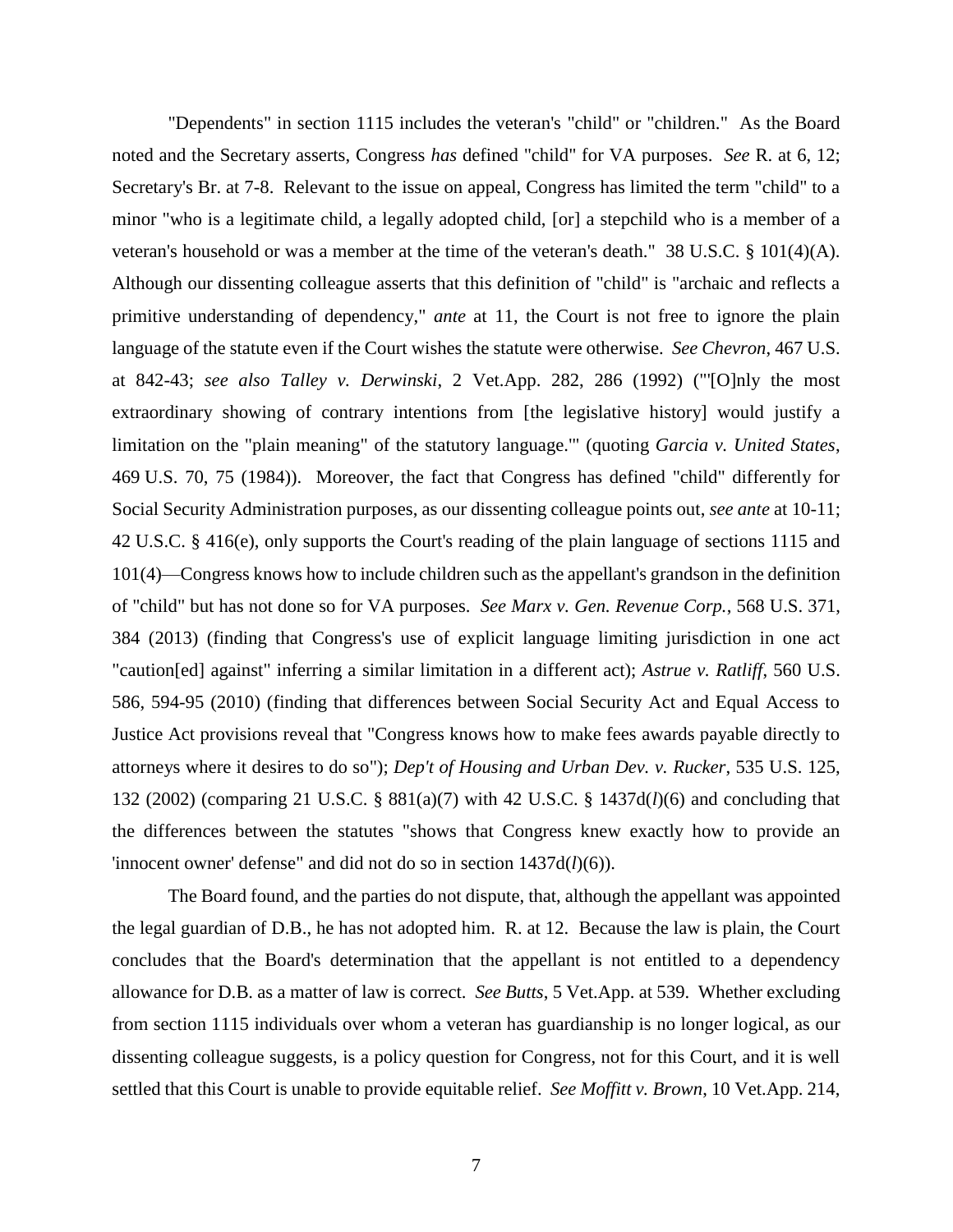225 (1997) ("[T]his Court is not a court of equity and cannot provide equitable relief.") (citing *Harvey v. Brown*, 6 Vet.App. 416, 425 (1994)).

To the extent that the appellant alleges that the Board provided inadequate reasons or bases for its conclusion, *see* Appellant's Br. at 7, the appellant is not entitled to a dependency allowance for D.B. as a matter of law. Accordingly, any failure on the part of the Board to provide adequate reasons or bases is necessarily harmless. *See* 38 U.S.C. § 7261(b)(2) (requiring the Court to "take due account of the rule of prejudicial error"); *Shinseki v. Sanders*, 556 U.S. 396, 409 (2009) (holding that the harmless-error analysis applies to the Court's review of Board decisions and that the burden is on the appellant to show that he suffered prejudice as a result of VA error); *see also Kyhn v. Shinseki*, 23 Vet.App. 335, 343 (2010) (finding a reasons or bases error harmless where the appellant was not entitled to benefits as a matter of law), *vacated on other grounds*, 716 F.3d 572 (Fed. Cir. 2013).

Finally, because our holding is based on the plain language of section 1115, we need not address the appellant's arguments regarding the Secretary's interpretation of that statute in § 3.4. *See* Appellant's Br. at 10-12; *see also Chevron*, 467 U.S. at 842-43.

### D. First Amendment Concerns

The appellant also argues that the definition of "dependents" relied upon by the Board and now upheld by the Court—"place[s] a condition on the receipt of a government benefit: [A] veteran will only receive additional monthly compensation for dependents if his relationship with his dependent is a parent-child relationship in a nuclear family unit." Appellant's Br. at 14. He contends that such a requirement not only compels him "to spend money he does not have" to adopt D.B., "but also deprives him of the fundamental right to define the makeup of his own family." *Id.* at 16. The appellant argues that a statute that requires that a particular family unit be in place before benefits will be awarded violates his and D.B.'s (who would, under Illinois law, have to consent to being adopted) First Amendment "right of intimate association." *Id.* at 16-17. More specifically, the appellant posits, "a government benefit may not be conditioned in a way that penalizes the exercise of a fundamental right, such as the right of family association." *Id.* at 18 (citing *Mem'l Hosp. v. Maricopa County*, 415 U.S. 250, 257-58 (1974); *Cleveland Bd. of Educ. v. LaFleur*, 414 U.S. 632, 640 (1974)).

The Secretary counters that "Congress's decision to limit the eligible parties for wh[om] a veteran c[an] receive dependency compensation does not restrict [the a]ppellant's ability to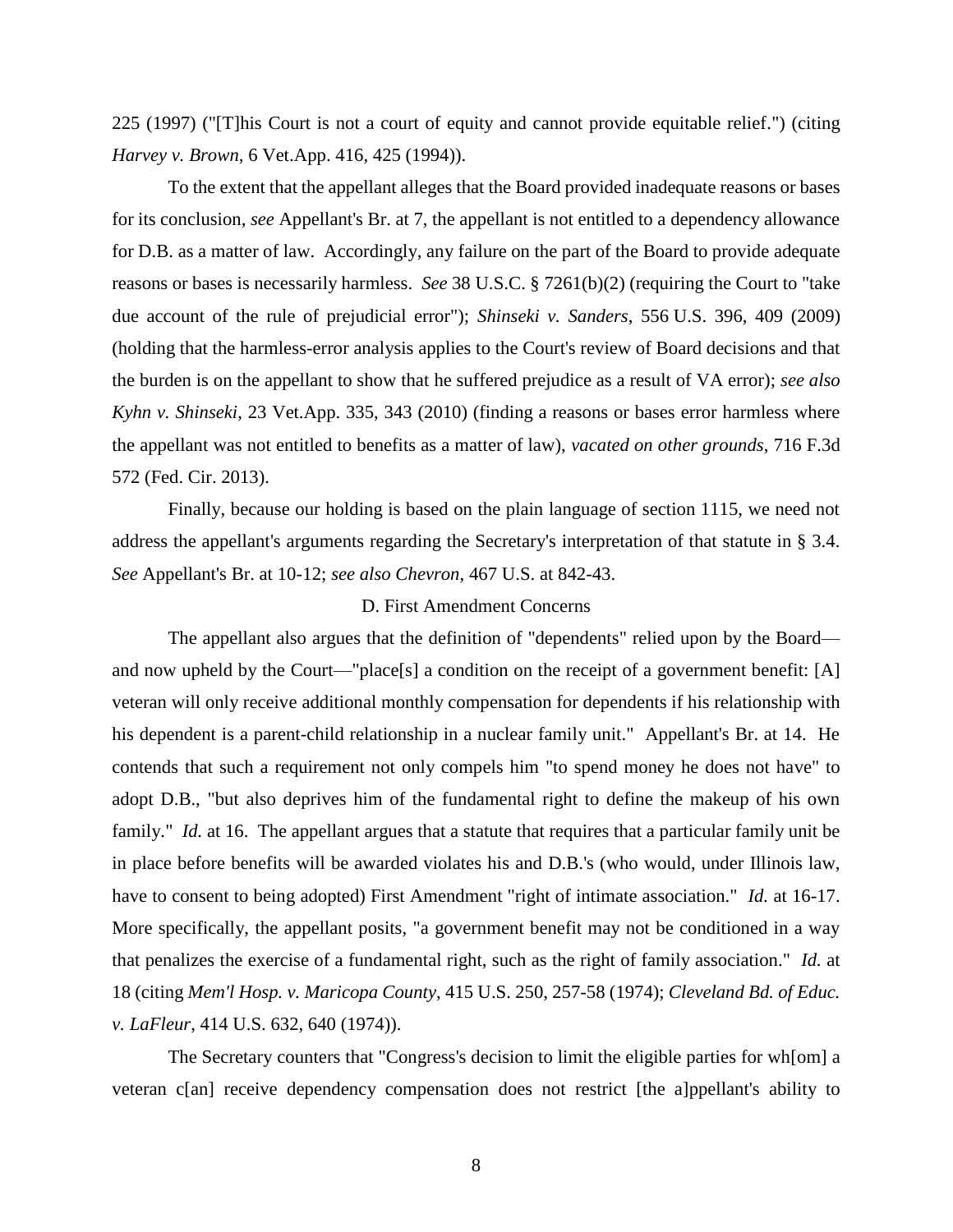structure his family any way h[e] wishes." Secretary's Br. at 13. Instead, he asserts, that decision "limits eligibility for compensation based on the interest of saving government resources and therefore has a rational basis." *Id.* The Secretary also argues that the appellant has not demonstrated that the "right of intimate association," Appellant's Br. at 17, is "a fundamental right," Secretary's Br. at 14.

Significantly, however, the appellant specifically "does not . . . ask the [C]ourt to find either or both [s]ection 101(4)(A) and [s]ection 1115 unconstitutional." Appellant's Br. at 23. Instead, he asks the Court to apply the doctrine of constitutional avoidance, which provides that, "'where a statute is susceptible of two constructions, by one of which grave and doubtful constitutional questions arise and by the other of which such questions are avoided,' the [C]ourt's duty is to avoid the former and adopt the latter." *Id.* (quoting *United States ex rel. Attorney Gen. v. Del. & Hudson Co.*, 213 U.S. 366, 408 (1914)).

As is clear from the Court's discussion in Part II.C above, section 1115 is not "susceptible of two constructions." *Del. & Hudson Co.*, 213 U.S. at 408. The Court has determined that the plain language of section 1115 is unambiguous. Accordingly, the Court need not apply the doctrine of constitutional avoidance. Further, in the absence of an express constitutional challenge to section 1115, the Court will not address the matter further. *See Bucklinger v. Brown*, 5 Vet.App. 435, 440-41 (1993) ("It is '[a] fundamental and long-standing principle of judicial restraint . . . that courts avoid reaching constitutional questions in advance of the necessity of deciding them.'" (quoting *Lyng v. Nw. Indian Cemetery Protective Ass'n*, 485 U.S. 439, 445 (1988)).

### **III. CONCLUSION**

The appellant's October 2, 2017, motion for oral argument is denied. The appellant's October 20, 2017, motion for panel review is dismissed as moot. The appeal of the Board's May 11, 2016, decision dismissing the appellant's motions for revision of a December 1967 VA rating decision based on clear and unmistakable error and denying entitlement to an earlier effective date for the award of benefits for diabetes mellitus are DISMISSED. After consideration of the parties' pleadings and a review of the record, the Board's May 11, 2016, decision denying entitlement to dependency compensation for a dependent child based on legal guardianship is AFFIRMED.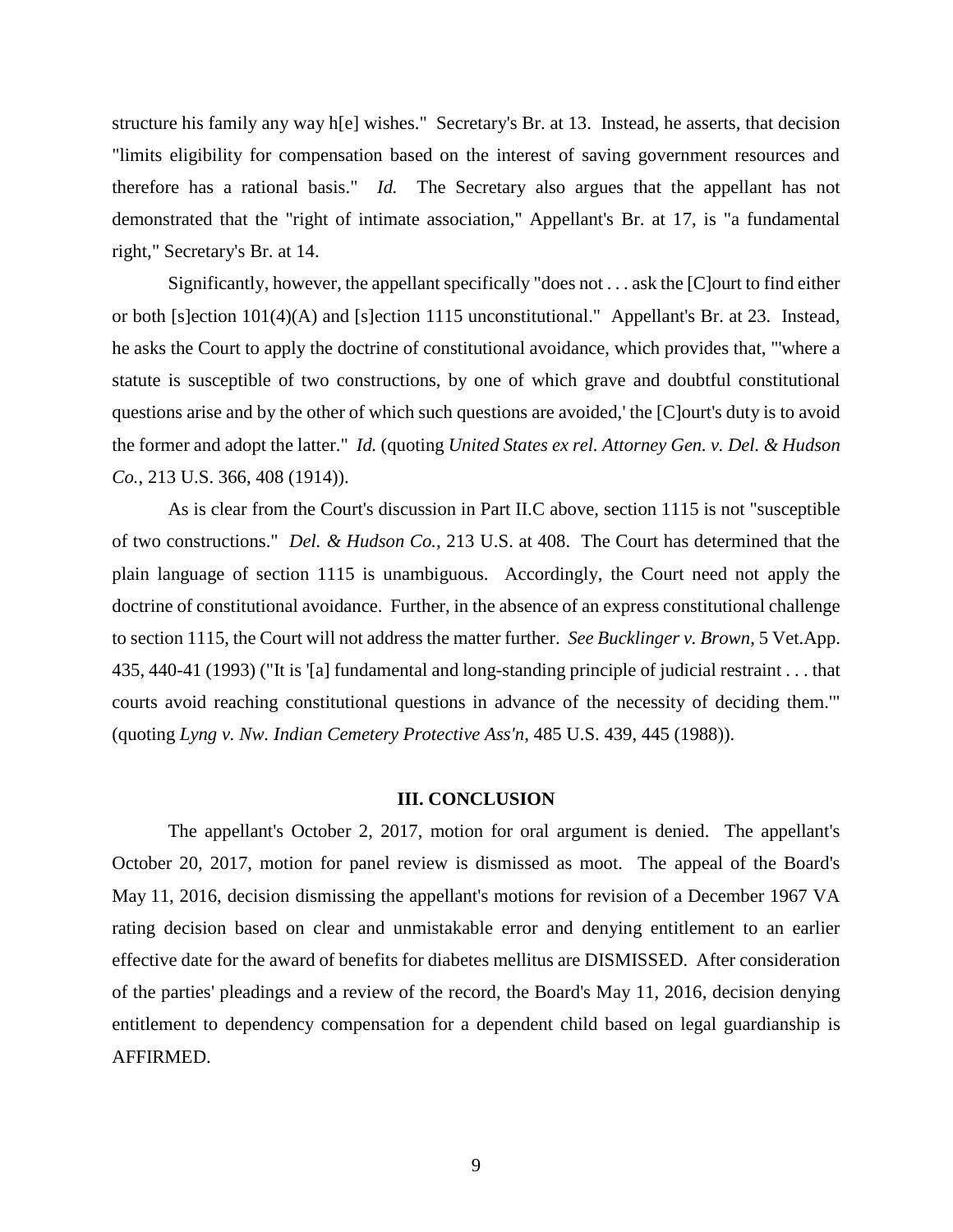GREENBERG, *Judge*, dissenting: I initially dissent from the majority's denial of the motion for oral argument. A worthy veteran has been wronged and has asked to be heard. Here, tenuous notions of judicial economy should not stifle the legitimate pleas of the very people we were created for and meant to serve.

I also dissent because I disagree with the majority's conclusion that the plain language of the legislative intent is "so apparent from the face of the statute that there be no question as to its meaning, [or] room for construction." 2A NORMAN SINGER & SHAMBIE SINGER, SUTHERLAND ON STATUTORY CONSTRUCTION § 46.01 (5th ed. 1992) (SUTHERLAND). The majority's plain language analysis wrongly suggests that Congress intentionally excluded a certain group of dependents. This conclusion is not consistent with congressional intent in enacting Section 1115 "[t]o defray the *costs of supporting the veteran's or surviving spouse's dependents*." S. REP. NO. 95-1054, at 19 (1978) (emphasis added). We are dealing with actual *dependents* not abstract definitions. I would have given greater weight to the later statute, enacted in 1978, which expressly included *dependents*.

In September 2012, an Illinois State court appointed the appellant legal guardian of his grandson, requiring him to "do all acts required of the guardian by law." R. at 2059. Illinois State law requires the guardian of a minor child provide "custody, nurture and tuition" and "provide education of the ward." *See, e.g.*, 755 ILL. COMP. STAT. sec. 5/11-13(a). The appellant has borne the costs of raising his dependent grandchild.

A legal adoption in Illinois, on the other hand, involves a biological parent irrevocably surrendering every parental right or privilege, including any right to visitation or input to the child's upbringing, and any right to inherit from the child. *See, e.g.*, 750 ILL. COMP. STAT, sec. 50/11(a). Dependency costs are independent of parental rights and privileges.

Congress could not have intended to place such an irrelevant barrier in the way of a serviceconnected veteran from "defraying the cost of supporting [his] dependents." S. REP. NO. 95-1054, at 19 (1978). "It is clear that . . . the literal import of the text . . . leads to absurd results," 2A SUTHERLAND § 46.07, and the Court majority was wrong to construct an unintended wall between disabled veterans and their dependents. *See Conroy v. Aniskoff*, 507 U.S. 511, 514 (1993) (the statutory command here is "unambiguous, unequivocal, and unlimited").

The majority's holding implies that Congress meant to allow this veteran to receive additional dependency compensation for Social Security benefits because of his custody of his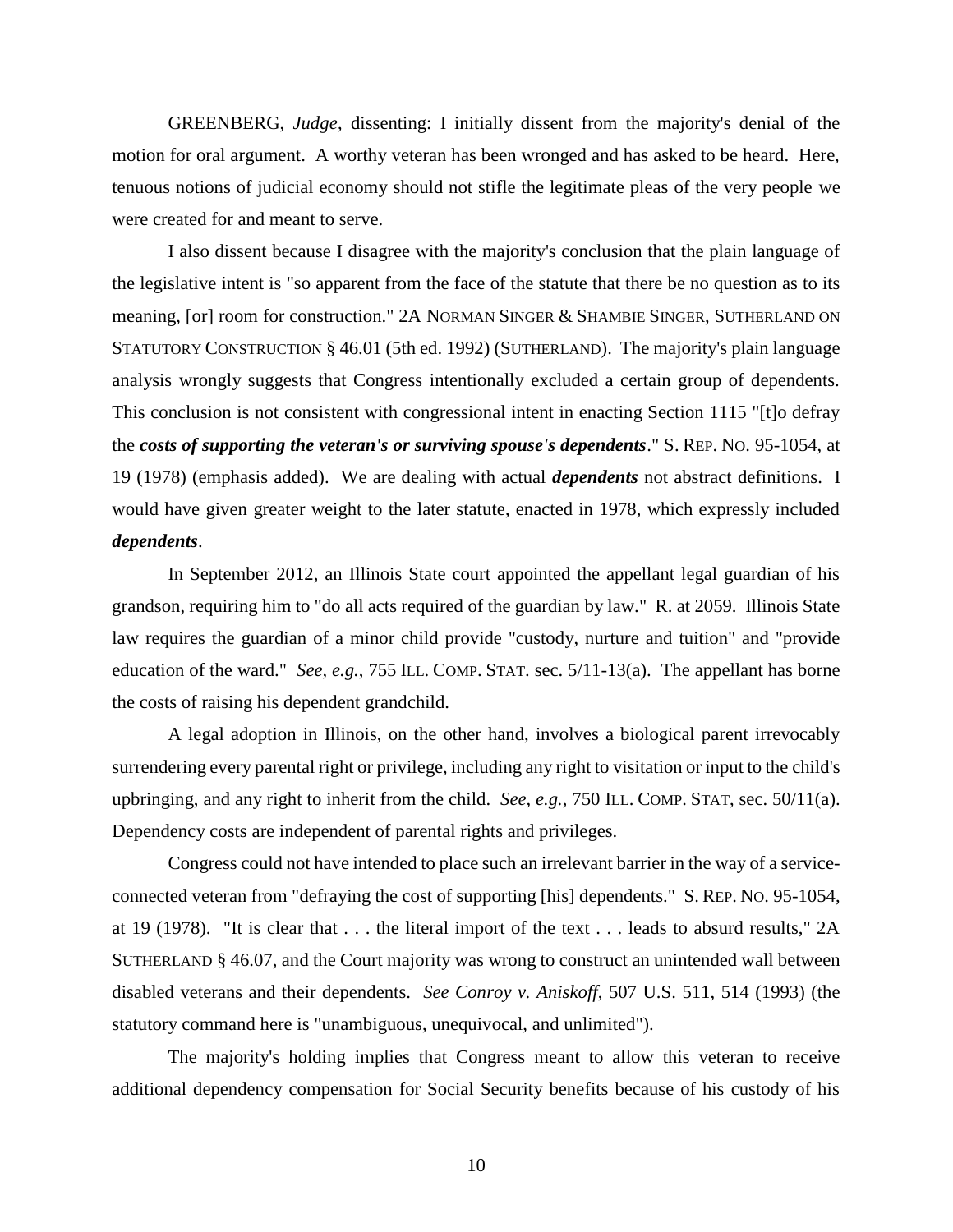grandson, but not to receive these benefits as a result of being rendered totally disabled by his service-connected disabilities. A "child" for Social Security purposes is defined in relevant part as "(3) a person who is the grandchild or stepgrandchild of an individual or his spouse, but only if (A) there is no natural or adoptive parent (other than such a parent who was under a disability, as defined in section 423(d) of this title))." 42 U.S.C. § 416(e). "Disability" under this statutory scheme means "an inability to engage in any substantial gainful activity by reason of any medically determinable physical or mental impairment which can be expected to result in death or can be expected to last for a continuous period of not less than 12 months."<sup>8</sup> 42 U.S.C.  $\S$  423(d)(1)(A).

While VA has applied the same definition of "child" provided by Congress in section 101(4)(A) since 1949, *compare* 38 C.F.R. § 4.14(c) (1949), *with* 38 C.F.R. § 5.2502(b) (1944 Supp.), could there be any legitimate reason for favoring a Social Security claimant over a disabled veteran? The language of section  $101(4)(A)$  is archaic and reflects a primitive understanding of dependency. Applying the literal import of its text here would be absurd and "produce a result demonstrably at odds with the intention of its drafters." *Griffin v. Oceanic Contractors, Inc.*, 458 U.S. 564, 571 (1982). Proper interpretations of sections 1115 and 101(4)(A) must allow the appellant to receive reimbursement for dependency costs he has already accrued.

Finally, our jurisprudence must be more inclusive to properly discharge the essential duty of equity: to provide relief in light of diverse and infinite circumstances for which fixed laws cannot account. *Fiat justitia ruat caelum*. *See Rex v. Wilkes*, (1770) 98 Eng. Rep. 327 (K.B.) 347 (Lord Mansfield); 4 Burr. 2527, 2562; *see also Somerset v. Stewart*, (1772) 98 Eng. Rep. 499 (K.B.) 509; *Lofft* 1, 17. For a relevant description of general equitable principles, *see also Driscoll v. Burlington-Bristol Bridge Co.*, 8 N.J. 433, 499-500, 86 A.2d 201 (1952) ("[U]nder general principles of equity the court may require . . . so that as nearly as may be the parties will be protected and equity done."); *Hartman v. Hartle*, 95 N.J. Eq. 123, 125, 122 A. 615 (Ch. 1923); *Attorney Gen. v. Linden Cemetery Ass'n*, 85 N.J. Eq. 501, 506-07, 96 A. 1001 (E. & A.1916); 1 POMEROY, EQUITY JURISPRUDENCE (5th ed. 1941), § 237e; 2 RESTATEMENT (FIRST) OF TRUSTS (1935), § 291; *see generally* JOSEPH STORY, EQUITY JURISPRUDENCE (1st ed. 1836) ("Aequitas sequitur legem – Equity follows the law.")

 $\overline{a}$ 

<sup>8</sup> The appellant states that the grandson's "biological mother is permanently in a nursing home and unable to care for her son." Appellant's Br. at 2.